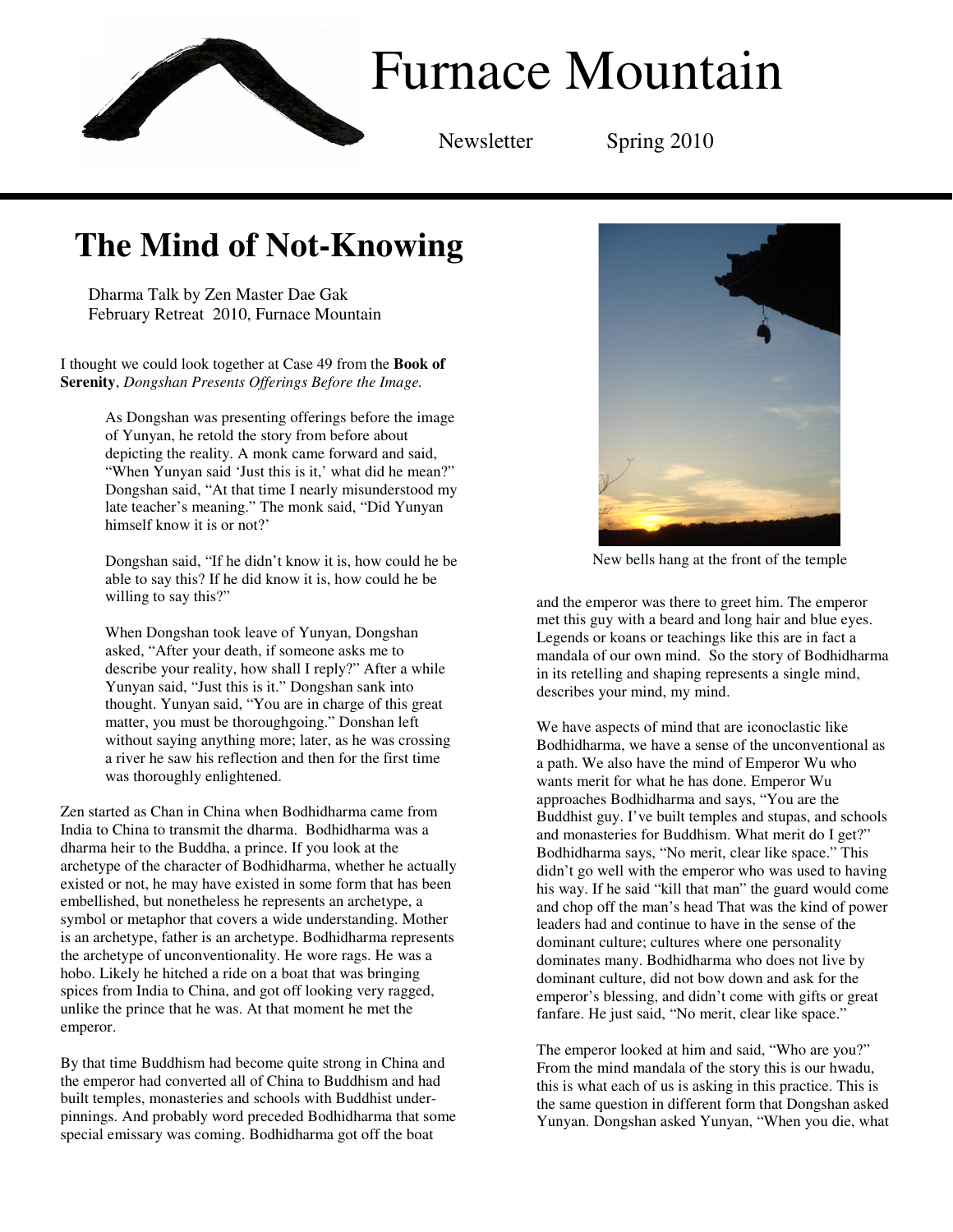should I tell people is your reality?" Yunyan paused for a long time and then replied, "Just this is it." Dongshan later realized his teacher's words and had some mind opening and wrote the following poem:

> Just don't seek from others or you'll be far estranged from Self I now go on alone, everywhere I meet it. It now is me, I am not it. One must understand in this way to merge with things just as they are.

So this very interaction between Dongshan and Yunyan was born from the interaction between Bodhidharma and Emperor Wu.

Emperor Wu represents our conventional, opinionated, assuming mind that we carry. Each of us carries a kind of righteousness with us, preserving a point of view, preserving a sense of self that is completely non-existent. There is no place in Zen practice whatsoever for anyone who is not willing to get off their point of view. This is the meeting between Emperor Wu and Bodhidharma. Emperor Wu is saying, "What do I get out of this?" Emperor Wu is in the exchange mode, this for that, which is where most of us live. We live in anger, resentment, sadness, defeat because the exchange is never fair. We are disappointed continually because the exchange is never fair. We never get back a good interest on our generosity. Even though raised in Christianity we are taught that generosity is like bread cast out upon the water; we throw out a loaf and we get a couple of pieces back. So we live in resentment of the fish who eat it.

To enter into the possibility of getting off one's point of view is the only practice in Zen; to get off of whatever one is holding. To let go of whatever one is holding is the only fundamental practice that we continually come up against. In our narcissism it is appalling that we believe that the world should go according to our values and that we are the measure of what is right and wrong. This was Emperor Wu: I've done something and I should get something back. It is not fair.

Growing up I had an older sister. She is two and half years older than me, so young enough to have overlapping interests and old enough that she got privileges before I did. My mother was always concerned about fairness; if one got something the other got something. Nothing is fair. One gets more than another. One gets more suffering than another. Into each life some suffering comes. Why does one who is good and kind and loving suffer with misfortunes of health, misfortunes of economy, misfortunes of relationship? The first step, the baby step toward realization is the baby step out of fairness, out of the practice of the commerce of doing this in order to get that. When one is willing and able and trusting enough to take this first step, then one steps forward into the possibility of genuine intimacy, genuine relationship, genuine friendship, genuine realization. But we don't. We hold back.

It has been said that we are willing to give up absolutely everything except for the belief that we can't come to full and total realization. We are willing to give up everything, our opinions,

our ideas, but the single thing we hold onto the longest is the belief that we are not capable of complete and total annutara samyak sambodhi. We believe that it is something that has been given or allowed to the ancients or to a special, elite group. We hold in our consciousness that it has to do with some kind of rigorous self-denial that we are incapable of. We believe that we are unworthy in some way. In that holding we lose sight of the fact that that belief is the barrier and not anything else. So we live in this realm of commerce, of fairness, of exchange; you do this and I'll do that. If we are in relationship it is I'll cook, you do the dishes, or I do the dishes this time, you do them next time. We go through our whole life measuring what is fair and what is not.

So Emperor Wu says to Bodhidharma, "Who are you?" It is likely he said it with some anger of "Don't talk to me like that, with this clear like space." And Bodhidharma answered, "Bu Shik." It means without knowing; not knowing. The legend is that he crossed the Yangtze river and entered a cave and practiced for nine years. This is a man who came from India, having fully attained awakening, having received transmission, so there was no reason for him to practice so intensely except that China was not ready to receive his teaching. So his practice was not for his own benefit, his own ease or accomplishment but for all of China and for that matter for all of time and all of us.

Emperor Wu went to his advisor and asked, "Who was that guy?" His advisor said that was Avalokiteshvara, the bodhisattva of compassion, the very avatar of the Buddha himself. Emperor Wu said, "Oh my gosh, I made a mistake. I will send an emissary to go and bring him back." The advisor said, "Even if you send your entire army and all of your townspeople you can't bring Bodhidharma back." Humpty Dumpty.

This was a dialogue between Bodhidharma and Emperor Wu.

What we are reading today is a dialogue between Dongshan and Yunyan. Dongshan studied with Namchan for many years and had already received transmission as a Zen Master. Dongshan came to Yunyan with a kind of rawness, a kind of openness, a willingness to do whatever it takes to realize, to open. Most of us keep a toe out, keep something in reserve. Sometimes it is just the complaint. Dongshan came completely open and asked what should I tell people after you are dead, was your way. Yunyan said, "Just this."

This is exactly Bodhidharma's teaching to Emperor Wu. Bu shik, without knowing. It is exactly the same. It is the teaching that Buddha transmitted to Mahakasyapa when he held up a flower and no one understood but Mahakasypa who smiled. In that flower holding and smile, two minds met and the dharma was transmitted. Mahakasyapa didn't say, "What's he up to, what's the gimmick, when is he going to talk?" He saw it. He saw the Buddha's boundless compassion. He realized the inseparability of self and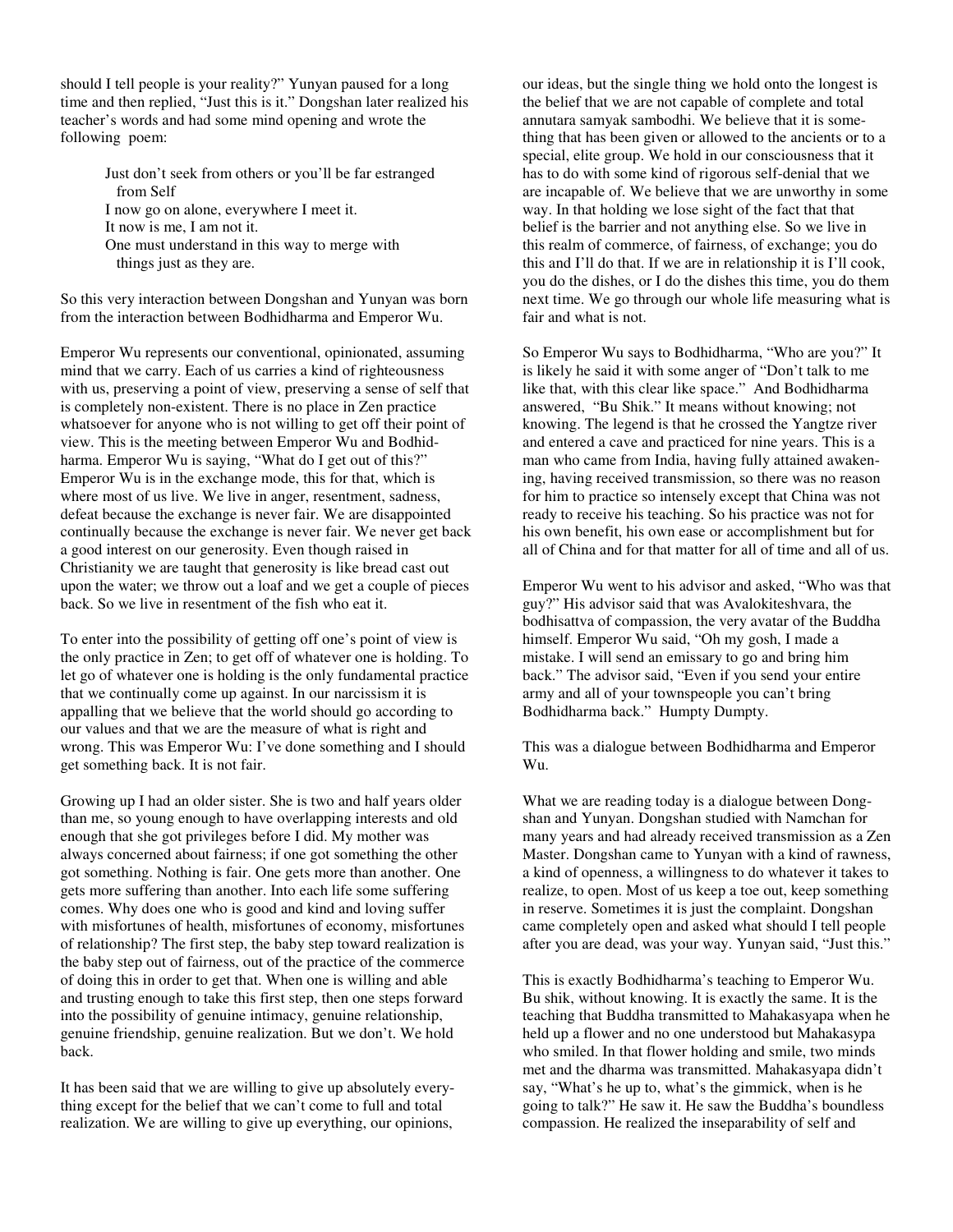other. This is the same exact meeting that Dongshan and Yunyan had. Exactly the same. That is why we say transmission from mind to mind.

You can't get there carrying the luggage of your old mind. This is why when Yunyan said, "Just this is it," Dongshan said "At that time I nearly misunderstood my late teacher's meaning." What he is saying is that I was on the verge of thinking that I understood. I was on the verge of thinking that I had gotten what he meant. You know how a moment happens and something breaks open for you and immediately the mind rushes in and wants to interpret and categorize and understand it relative to the ten thousand things, relative to openings other's have had, relative to what you have read, relative to what you think others are experiencing. That is what Dongshan is saying. At that moment, that was the moment of awakening, that was the moment of transmission and I almost missed it by thinking that I understood it.

It takes enormous heart, a compassionate heart, to be willing not to know. To be willing not to know what is fair and what is not. To be willing not to know what is awakening and what is not, to not know what the meaning of life is, to not know absolutely anything. Because it is only from that mind that possibility arises. Suzuki Roshi is known for saying, "In the expert's mind the possibilities are few, in the beginner's mind they are boundless." There is no sprout of love or compassion or concern except from that mind.

From the mind that believes that he or she already understands or believes that he or she has accomplished something, there is only the possibility of a dominant culture, of better and worse, of "one has it and one doesn't." In the mind of conclusion and resolve there is no possibility of meeting in genuine friendship because one meets carrying opinions and assumptions. In the knowledge full mind there is no innocence and so there is no joy and no compassion.

But in the mind of not knowing all things are possible.

Thanks for listening.

### **Landscaping Appeal**

Over the past few years many improvements have taken place at Furnace Mountain - remodeling the lodge, and upper cabin, building the bathhouse, new cushions and bells for the temple, and new tables, chairs and bowl sets for the dining room, to name just a few.

Now there is time and energy to invest in upgrading the landscaping, with emphasis around the teahouse and the new bathhouse. We are looking to purchase rhododendrons, azaleas and some small evergreens for these areas.

If you would like to contribute to this effort, please mail your contribution, marked "landscaping" to Furnace Mountain.



The dining room with new tables and chairs and bowl sets for four-bowl style meals.

#### **suppose you worked most of the day**

suppose you worked most of the day breaking up sod with a pick ax sinking the blade end into wet grass and clay lifting up and hearing the root ends give way over and over

afterwards you drove nails into two by fours for a frame until soreness finally overtook you

suppose you did this without a thought that you were doing it

then at sunset a cardinal came to the locust branch above your head to check your work

what do you call that when a cardinal is singing and a dozen red worms wriggle on broken sod and the air smells like dirt and the sunset has purpled the clouds and there's the solid wood of a hammer handle still in your hand

J. Prasse December 2009